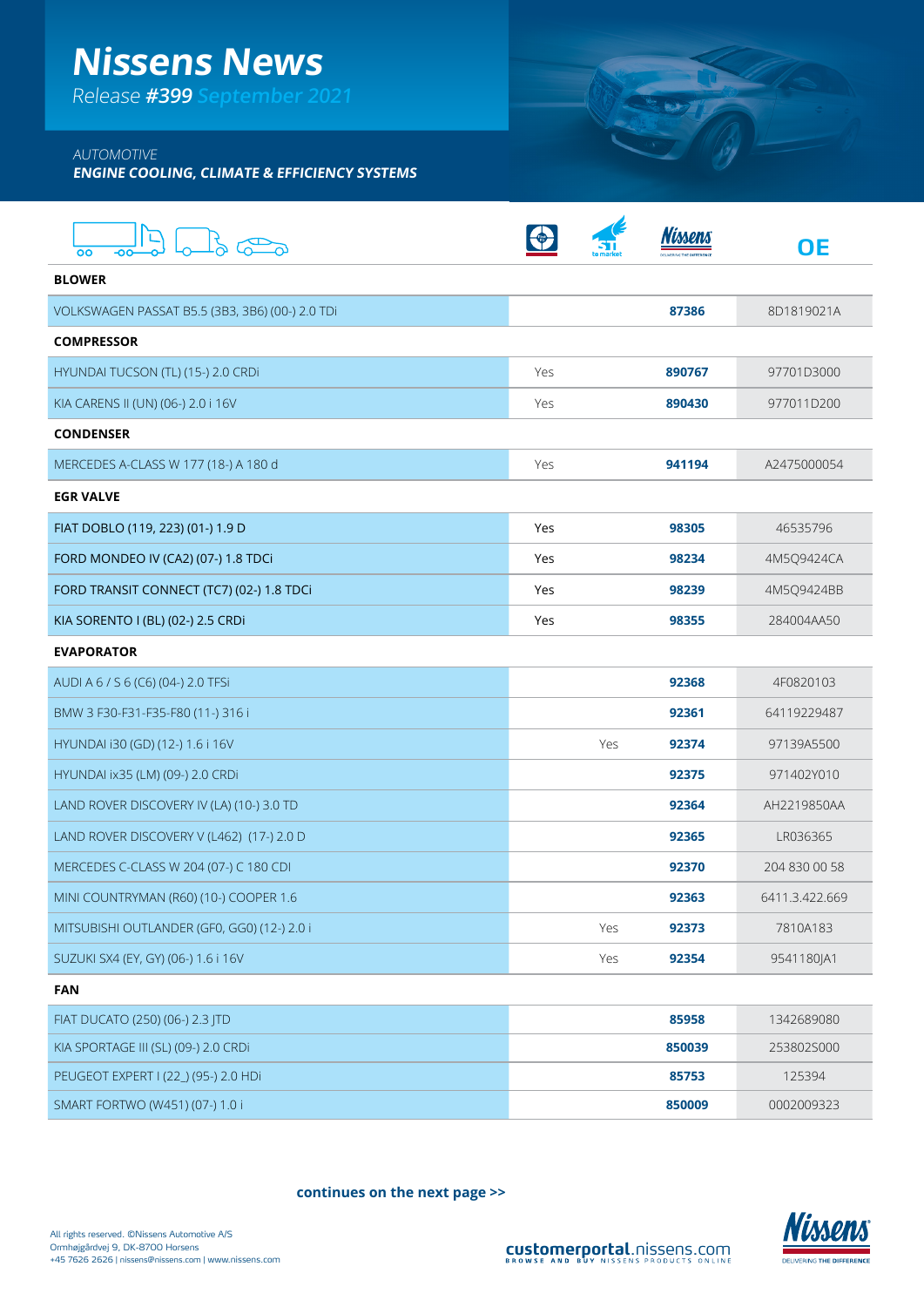## **Nissens News**

Release **#399 September 2021**

### AUTOMOTIVE

**ENGINE COOLING, CLIMATE & EFFICIENCY SYSTEMS**

| oo                                               |     |     |        | OΕ          |
|--------------------------------------------------|-----|-----|--------|-------------|
| <b>INTERCOOLER</b>                               |     |     |        |             |
| BMW 3 E90-E91-E92-E93 (05-) 335 i                |     |     | 96336  | 17517540035 |
| BMW 5 G30-G31 (15-) 520 d                        |     | Yes | 961226 | 17518576509 |
| LAND ROVER FREELANDER I (LN) (97-) 2.0 Td4       |     |     | 961425 | PNG000020   |
| MERCEDES A-CLASS W 177 (18-) A 180               |     |     | 961559 | A2475006100 |
| OPEL INSIGNIA B (17-) 2.0                        |     | Yes | 961534 | 84208076    |
| PEUGEOT EXPERT III (K0) (16-) 2.0 BlueHDI        |     |     | 961523 | 9806562180  |
| VOLKSWAGEN TOUAREG (CR7) (17-) 3.0 TDI           |     |     | 961470 | 4M0145805D  |
| OIL COOLER                                       |     |     |        |             |
| AUDI R8 (07-) 4.2 FSI                            | Yes |     | 91269  | 420117013D  |
| DEUTZ-FAHR AGROTON 600                           |     |     | 91259  | 04252961    |
| KIA CEE'D (CD) (18-) 1.6 CRDi                    |     | Yes | 91231  | 264102U000  |
| MERCEDES ATEGO 3 (13-) 967                       |     | Yes | 91256  | 9341800065  |
| MERCEDES C-CLASS W 205 (14-) C 180 BLUETEC       |     |     | 91275  | 6261800165  |
| <b>RADIATOR</b>                                  |     |     |        |             |
| BMW 5 F10-F11-F18 (10-) 520 i                    | Yes |     | 60839  | 17117627001 |
| BMW 5 F10-F11-F18 (10-) 520 i                    | Yes |     | 60842  | 17117626560 |
| BMW 5 F10-F11-F18 (10-) 528 i                    |     |     | 60857  | 17117627002 |
| DACIA DUSTER (17-) 1.5 dCi 95                    |     |     | 606845 | 214104225R  |
| IVECO EUROCARGO E14 (91-) 75                     |     |     | 606355 | 98486932    |
| <b>IVECO STRALIS (02-) 190S40</b>                |     |     | 606373 | 42536979    |
| RENAULT CLIO IV (13-) 1.5 dCi                    |     |     | 606760 | 214102590R  |
| RENAULT LAGUNA III (07-) 2.0 dCi                 |     |     | 606058 | 214109263R  |
| RENAULT MEGANE IV (15-) 1.8 - L4                 |     |     | 606761 | 214109374R  |
| SKODA KAROQ (NU7) (17-) 2.0 TDI                  |     | Yes | 606641 | 5Q0121251HD |
| TESLA MODEL S (12-) LS1                          |     | Yes | 606915 | 105799900B  |
| VOLKSWAGEN TRANSPORTER T6 (SF, SG) (15-) 2.0 TDI |     |     | 65346  | 7E0121253C  |
| <b>RECEIVER DRYER</b>                            |     |     |        |             |
| MERCEDES SPRINTER W 907 / W 910 (18-) 311 CDI    |     | Yes | 95764  | 4478350100  |

**continues on the next page >>**



SOT